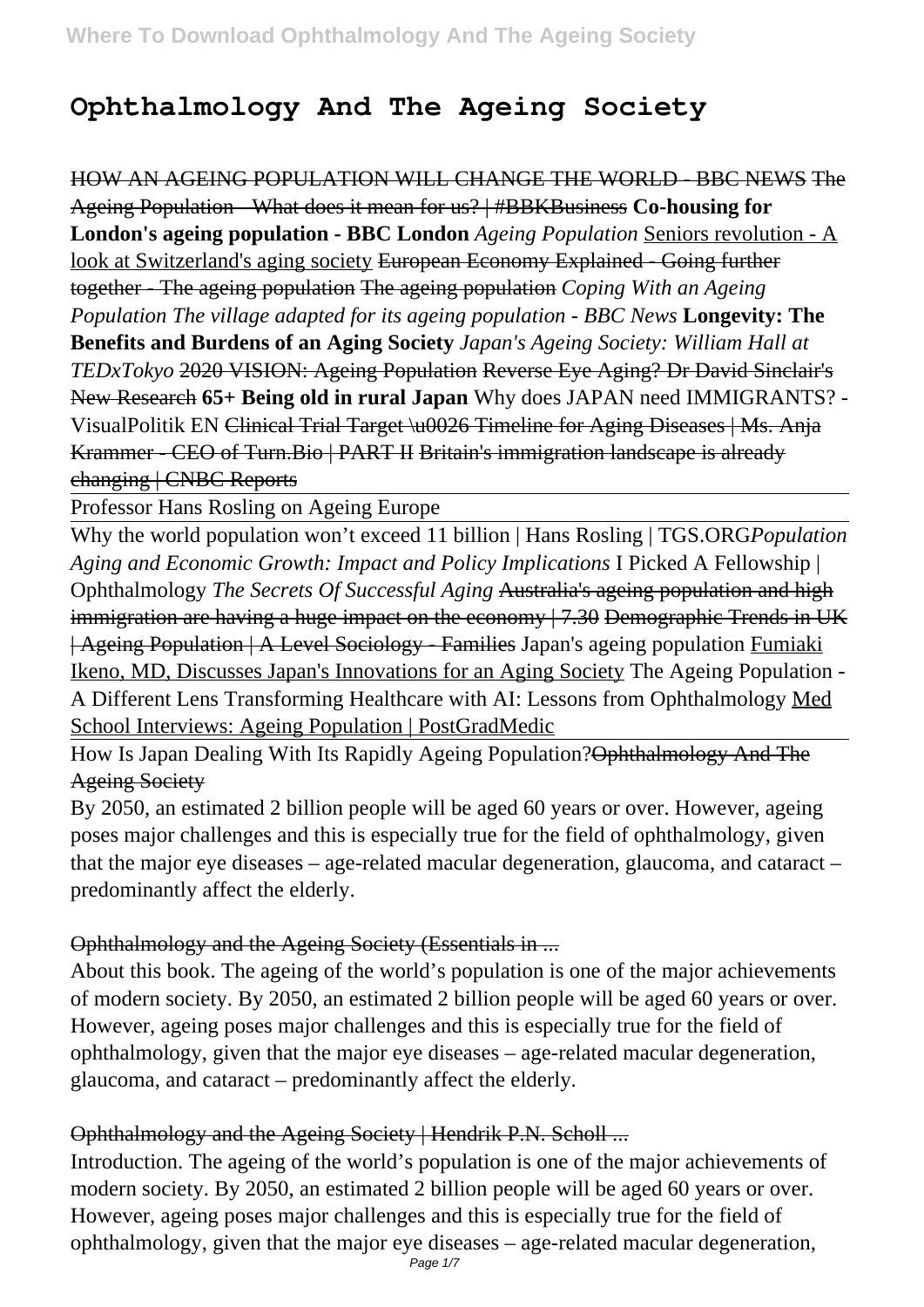glaucoma, and cataract – predominantly affect the elderly.

## Ophthalmology and the Ageing Society | SpringerLink

The ageing of the world's population is one of the major achievements of modern society. By 2050, an estimated 2 billion people will be aged 60 years or over. However, ageing poses major challenges and this is especially true for the field of ophthalmology, given that the major eye diseases – age-related macular degeneration, glaucoma, and cataract – predominantly affect the elderly.

## Ophthalmology and the Ageing Society (Essentials in ...

springer, The ageing of the world's population is one of the major achievements of modern society. By 2050, an estimated 2 billion people will be aged 60 years or over. However, ageing poses major challenges and this is especially true for the field of ophthalmology, given that the major eye diseases – age-related macular degeneration, glaucoma, and cataract – predominantly affect the elderly.

#### Ophthalmology and the Ageing Society - springer

The ageing of the world's population is one of the major achievements of modern society. By 2050, an estimated 2 billion people will be aged 60 years or over. However, ageing poses major challenges and this is especially true for the field of ophthalmology, given that the major eye diseases – age-related macular degeneration, glaucoma, and cataract – predominantly affect the elderly.

## Ophthalmology and the Ageing Society – Medical Books Free

Get this from a library! Ophthalmology and the ageing society. [Hendrik P N Scholl; Robert W Massof; Sheila West;] -- The ageing of the world's population is one of the major achievements of modern society. By 2050, an estimated 2 billion people will be aged 60 years or over. However, ageing poses major challenges ...

## Ophthalmology and the ageing society (eBook, 2013 ...

The diverse range of ophthalmic disease covers every ocular structure, function, ethnic group, mode of inheritance and of course every age range. Certainly, in the developed world, a significant... Ophthalmic Disease in the Ageing Society | SpringerLink

## Ophthalmic Disease in the Ageing Society | SpringerLink

Glaucoma is a group of eye disorders that damage the optic nerve, which sends messages from your eye to your brain so you can see. Damage to the optic nerve can cause vision loss and blindness. Glaucoma is the second most common cause of blindness in the United States. It usually affects people later in life.

## Glaucoma | Aging & Health A-Z | American Geriatrics ...

The model takes gains and losses jointly into account, pays attention to the great heterogeneity in ageing and successful ageing, and views successful mastery of goals in Page 2/7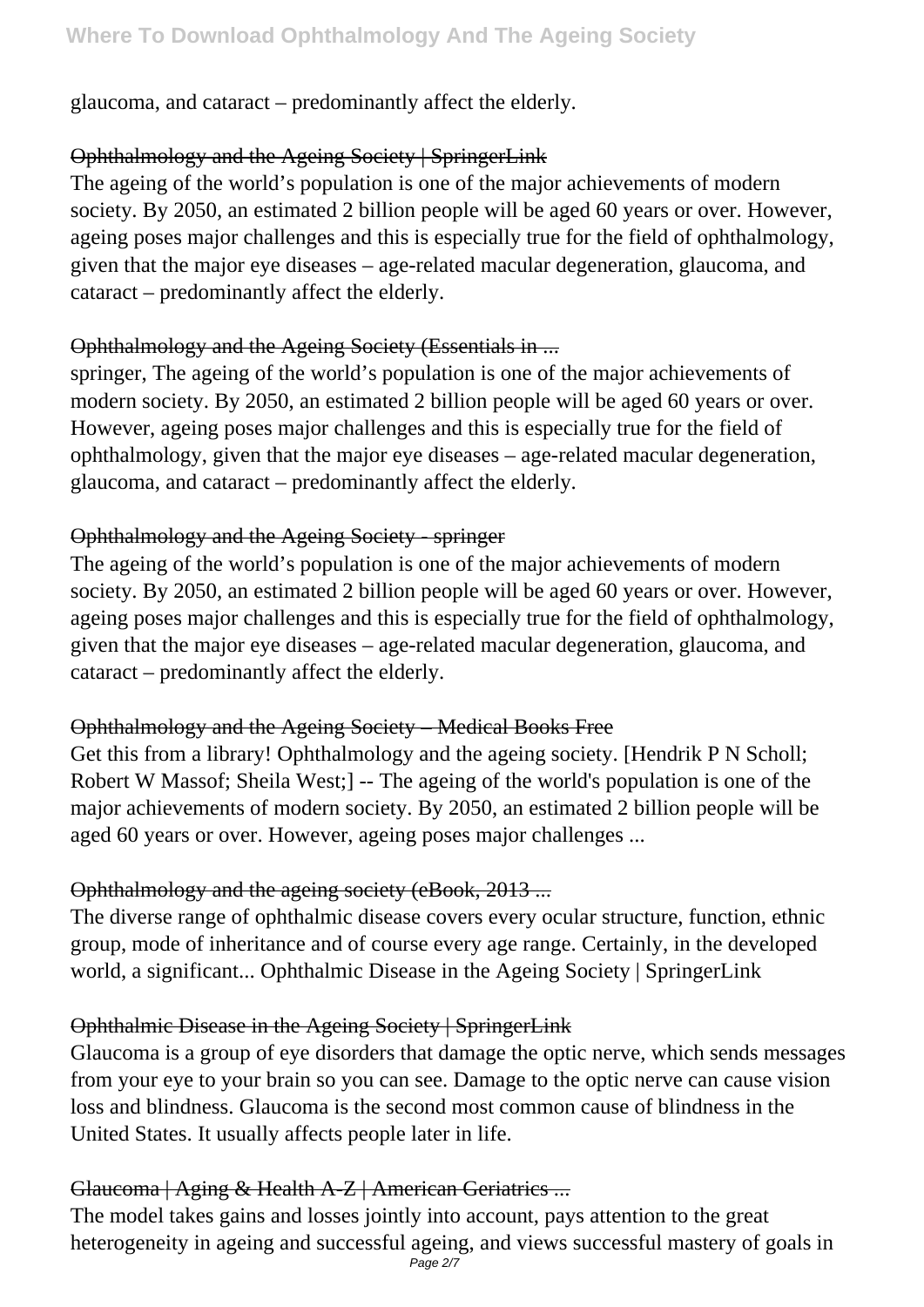the face of losses endemic to advanced age as the result of the interplay of the three processes, selection, compensation, and optimisation.

#### The Process of Successful Ageing | Ageing & Society ...

Advances in medicine have increased life expectancy worldwide. That's to be celebrated. An unintended side effect of so many people living longer, however, is that cases of major eye diseases such as cataracts, glaucoma, and age-related macular degeneration—which mostly affect the elderly—are skyrocketing. According to Ophthalmology and the Ageing Society, a first-of-its-kind book edited by Wilmer Eye Institute specialists Hendrik Scholl, Robert Massof, and , "both the incidence and ...

## Ophthalmology and the Ageing Society - Hopkins Medicine

The ageing of the worldpopulation is one of the major achievements of modern society. By 2050, an estimated 2 billion people will be aged 60 years or over. However, ageing poses major challenges and this is especially true for the field of ophthalmology, given that the major eye diseases age-related macular degeneration, glaucoma, and cataract predominantly affect the elderly.The challenges facing ophthalmology in an ageing society have not previously been addressed in a comprehensive way, ...

## Ophthalmology And The Ageing Society (essentials In ...

The mission of the American Academy of Ophthalmology is to protect sight and empower lives by serving as an advocate for patients and the public, leading ophthalmic education, and advancing the profession of ophthalmology.

## American Academy of Ophthalmology: Protecting Sight ...

CONTACT US. New York State Ophthalmological Society. 408 Kenwood Ave. Delmar, NY 12054. info@nysos.com. Tel: (518) 439-2020 Fax: (518) 439-2040

## Home [nysos.com]

Retinal disorders that affect aging eyes include: Age-related macular degeneration (AMD). AMD can harm the sharp, central vision needed to see objects clearly and to do common things like driving and reading. During a dilated eye exam, your eye care professional will look for signs of AMD. There are treatments for AMD.

## Aging and Your Eyes | National Institute on Aging

If these added years are dominated by declines in physical and mental capacity, the implications for older people and for society are more negative. Ageing explained. At the biological level, ageing results from the impact of the accumulation of a wide variety of molecular and cellular damage over time.

#### Ageing and health - World Health Organization

a) Active - \$575.00 (USD) Subscription period: 1 year, on: February 1st No automatically recurring payments Ophthalmologists who have practiced medicine for three or more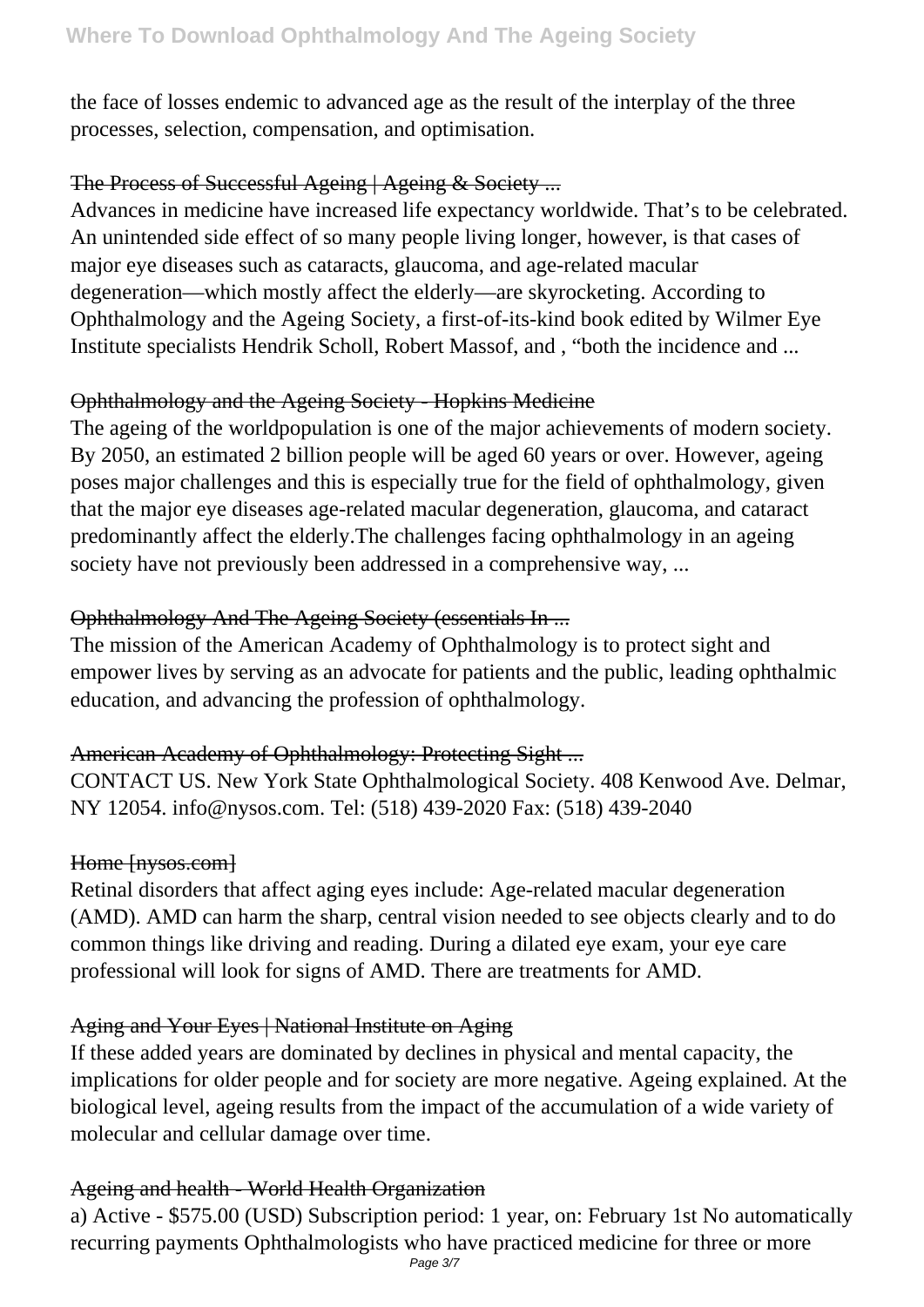years. Active members receive notices of all meetings, are privileged to attend and take part in discussions of the Society, are entitled to vote and eligible to hold office.

#### NYS Ophthalmological Society - Join us

In 2014, the American Geriatric Society (AGS) awarded the American Academy of Ophthalmology Committee on Aging (AAO COA) a grant from the Geriatrics for Specialists Initiative (GSI) Small Grants Program. Support for this award is provided by the Atlantic Philanthropies and the John A. Hartford Foundation though their grants to the AGS.

# HOW AN AGEING POPULATION WILL CHANGE THE WORLD - BBC NEWS The

Ageing Population - What does it mean for us? | #BBKBusiness **Co-housing for London's ageing population - BBC London** *Ageing Population* Seniors revolution - A look at Switzerland's aging society European Economy Explained - Going further together - The ageing population The ageing population *Coping With an Ageing Population The village adapted for its ageing population - BBC News* **Longevity: The Benefits and Burdens of an Aging Society** *Japan's Ageing Society: William Hall at TEDxTokyo* 2020 VISION: Ageing Population Reverse Eye Aging? Dr David Sinclair's New Research **65+ Being old in rural Japan** Why does JAPAN need IMMIGRANTS? - VisualPolitik EN Clinical Trial Target \u0026 Timeline for Aging Diseases | Ms. Anja

Krammer - CEO of Turn.Bio | PART II Britain's immigration landscape is already changing | CNBC Reports

Professor Hans Rosling on Ageing Europe

Why the world population won't exceed 11 billion | Hans Rosling | TGS.ORG*Population Aging and Economic Growth: Impact and Policy Implications* I Picked A Fellowship | Ophthalmology *The Secrets Of Successful Aging* Australia's ageing population and high immigration are having a huge impact on the economy | 7.30 Demographic Trends in UK | Ageing Population | A Level Sociology - Families Japan's ageing population Fumiaki Ikeno, MD, Discusses Japan's Innovations for an Aging Society The Ageing Population - A Different Lens Transforming Healthcare with AI: Lessons from Ophthalmology Med School Interviews: Ageing Population | PostGradMedic

How Is Japan Dealing With Its Rapidly Ageing Population?Ophthalmology And The Ageing Society

By 2050, an estimated 2 billion people will be aged 60 years or over. However, ageing poses major challenges and this is especially true for the field of ophthalmology, given that the major eye diseases – age-related macular degeneration, glaucoma, and cataract – predominantly affect the elderly.

## Ophthalmology and the Ageing Society (Essentials in ...

About this book. The ageing of the world's population is one of the major achievements of modern society. By 2050, an estimated 2 billion people will be aged 60 years or over.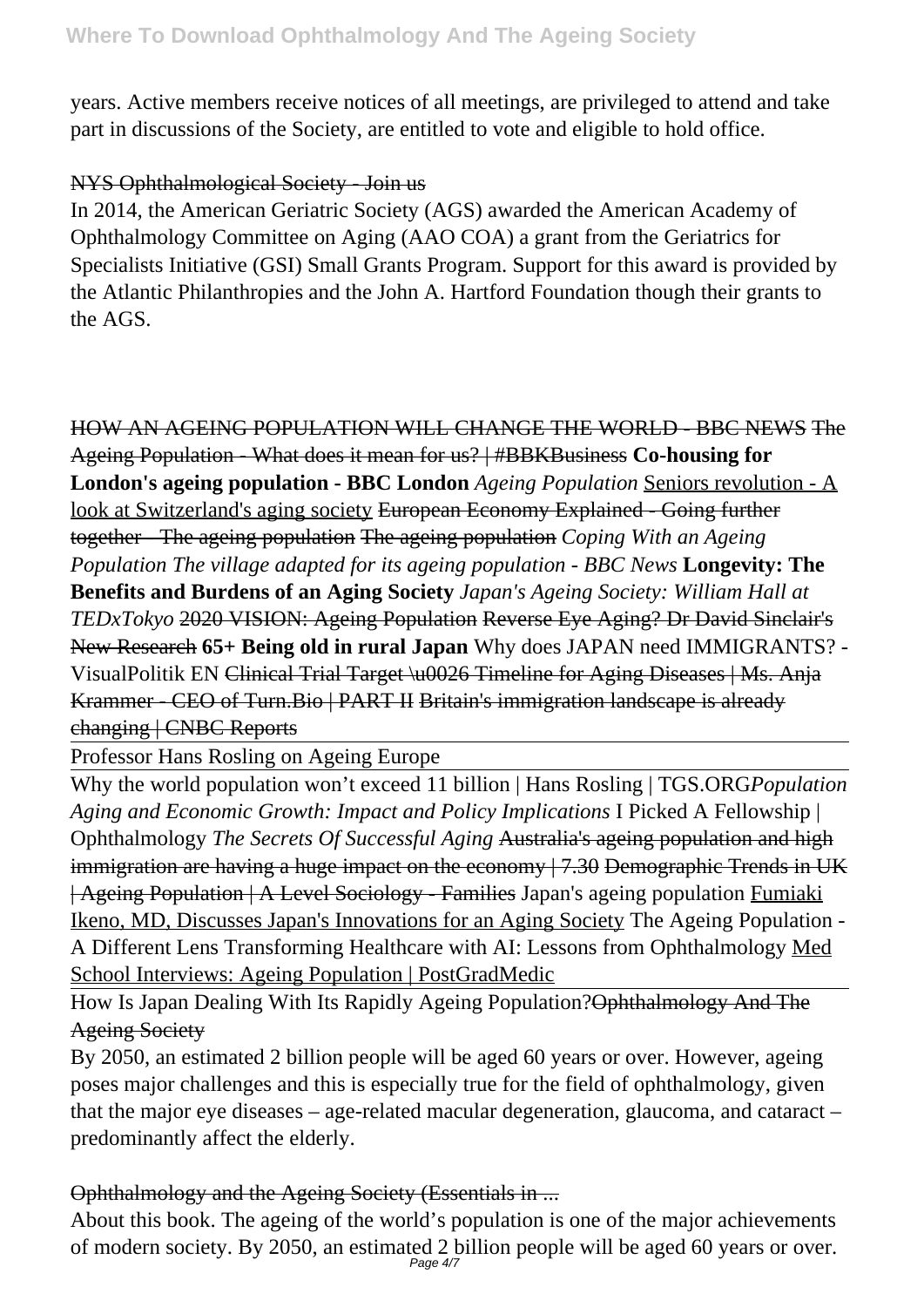However, ageing poses major challenges and this is especially true for the field of ophthalmology, given that the major eye diseases – age-related macular degeneration, glaucoma, and cataract – predominantly affect the elderly.

#### Ophthalmology and the Ageing Society | Hendrik P.N. Scholl ...

Introduction. The ageing of the world's population is one of the major achievements of modern society. By 2050, an estimated 2 billion people will be aged 60 years or over. However, ageing poses major challenges and this is especially true for the field of ophthalmology, given that the major eye diseases – age-related macular degeneration, glaucoma, and cataract – predominantly affect the elderly.

#### Ophthalmology and the Ageing Society | SpringerLink

The ageing of the world's population is one of the major achievements of modern society. By 2050, an estimated 2 billion people will be aged 60 years or over. However, ageing poses major challenges and this is especially true for the field of ophthalmology, given that the major eye diseases – age-related macular degeneration, glaucoma, and cataract – predominantly affect the elderly.

#### Ophthalmology and the Ageing Society (Essentials in ...

springer, The ageing of the world's population is one of the major achievements of modern society. By 2050, an estimated 2 billion people will be aged 60 years or over. However, ageing poses major challenges and this is especially true for the field of ophthalmology, given that the major eye diseases – age-related macular degeneration, glaucoma, and cataract – predominantly affect the elderly.

#### Ophthalmology and the Ageing Society - springer

The ageing of the world's population is one of the major achievements of modern society. By 2050, an estimated 2 billion people will be aged 60 years or over. However, ageing poses major challenges and this is especially true for the field of ophthalmology, given that the major eye diseases – age-related macular degeneration, glaucoma, and cataract – predominantly affect the elderly.

#### Ophthalmology and the Ageing Society – Medical Books Free

Get this from a library! Ophthalmology and the ageing society. [Hendrik P N Scholl; Robert W Massof; Sheila West;] -- The ageing of the world's population is one of the major achievements of modern society. By 2050, an estimated 2 billion people will be aged 60 years or over. However, ageing poses major challenges ...

#### Ophthalmology and the ageing society (eBook, 2013 ...

The diverse range of ophthalmic disease covers every ocular structure, function, ethnic group, mode of inheritance and of course every age range. Certainly, in the developed world, a significant... Ophthalmic Disease in the Ageing Society | SpringerLink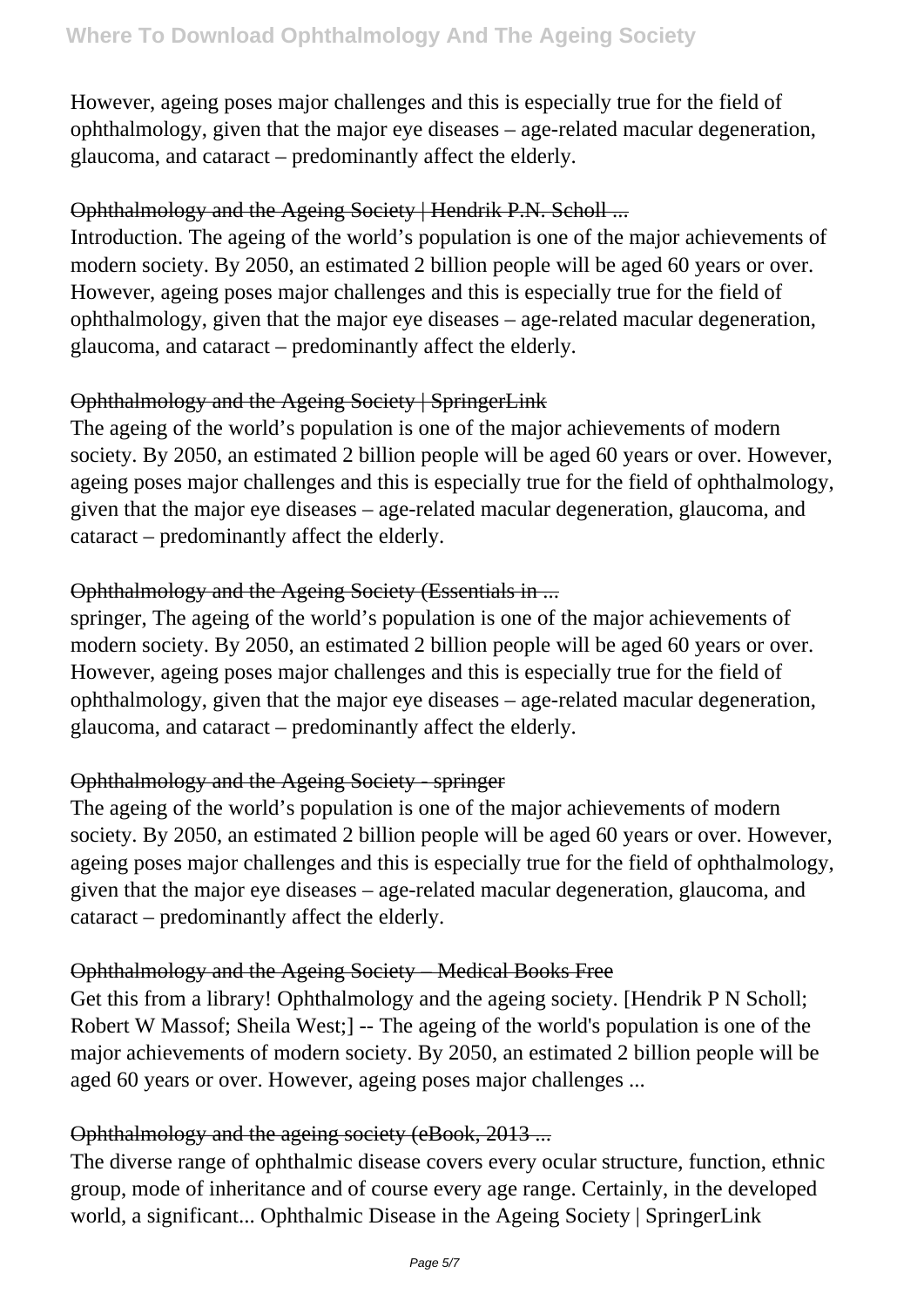#### Ophthalmic Disease in the Ageing Society | SpringerLink

Glaucoma is a group of eye disorders that damage the optic nerve, which sends messages from your eye to your brain so you can see. Damage to the optic nerve can cause vision loss and blindness. Glaucoma is the second most common cause of blindness in the United States. It usually affects people later in life.

#### Glaucoma | Aging & Health A-Z | American Geriatrics ...

The model takes gains and losses jointly into account, pays attention to the great heterogeneity in ageing and successful ageing, and views successful mastery of goals in the face of losses endemic to advanced age as the result of the interplay of the three processes, selection, compensation, and optimisation.

#### The Process of Successful Ageing | Ageing & Society ...

Advances in medicine have increased life expectancy worldwide. That's to be celebrated. An unintended side effect of so many people living longer, however, is that cases of major eye diseases such as cataracts, glaucoma, and age-related macular degeneration—which mostly affect the elderly—are skyrocketing. According to Ophthalmology and the Ageing Society, a first-of-its-kind book edited by Wilmer Eye Institute specialists Hendrik Scholl, Robert Massof, and , "both the incidence and ...

#### Ophthalmology and the Ageing Society - Hopkins Medicine

The ageing of the worldpopulation is one of the major achievements of modern society. By 2050, an estimated 2 billion people will be aged 60 years or over. However, ageing poses major challenges and this is especially true for the field of ophthalmology, given that the major eye diseases age-related macular degeneration, glaucoma, and cataract predominantly affect the elderly.The challenges facing ophthalmology in an ageing society have not previously been addressed in a comprehensive way, ...

## Ophthalmology And The Ageing Society (essentials In ...

The mission of the American Academy of Ophthalmology is to protect sight and empower lives by serving as an advocate for patients and the public, leading ophthalmic education, and advancing the profession of ophthalmology.

## American Academy of Ophthalmology: Protecting Sight ...

CONTACT US. New York State Ophthalmological Society. 408 Kenwood Ave. Delmar, NY 12054. info@nysos.com. Tel: (518) 439-2020 Fax: (518) 439-2040

#### Home [nysos.com]

Retinal disorders that affect aging eyes include: Age-related macular degeneration (AMD). AMD can harm the sharp, central vision needed to see objects clearly and to do common things like driving and reading. During a dilated eye exam, your eye care professional will look for signs of AMD. There are treatments for AMD.